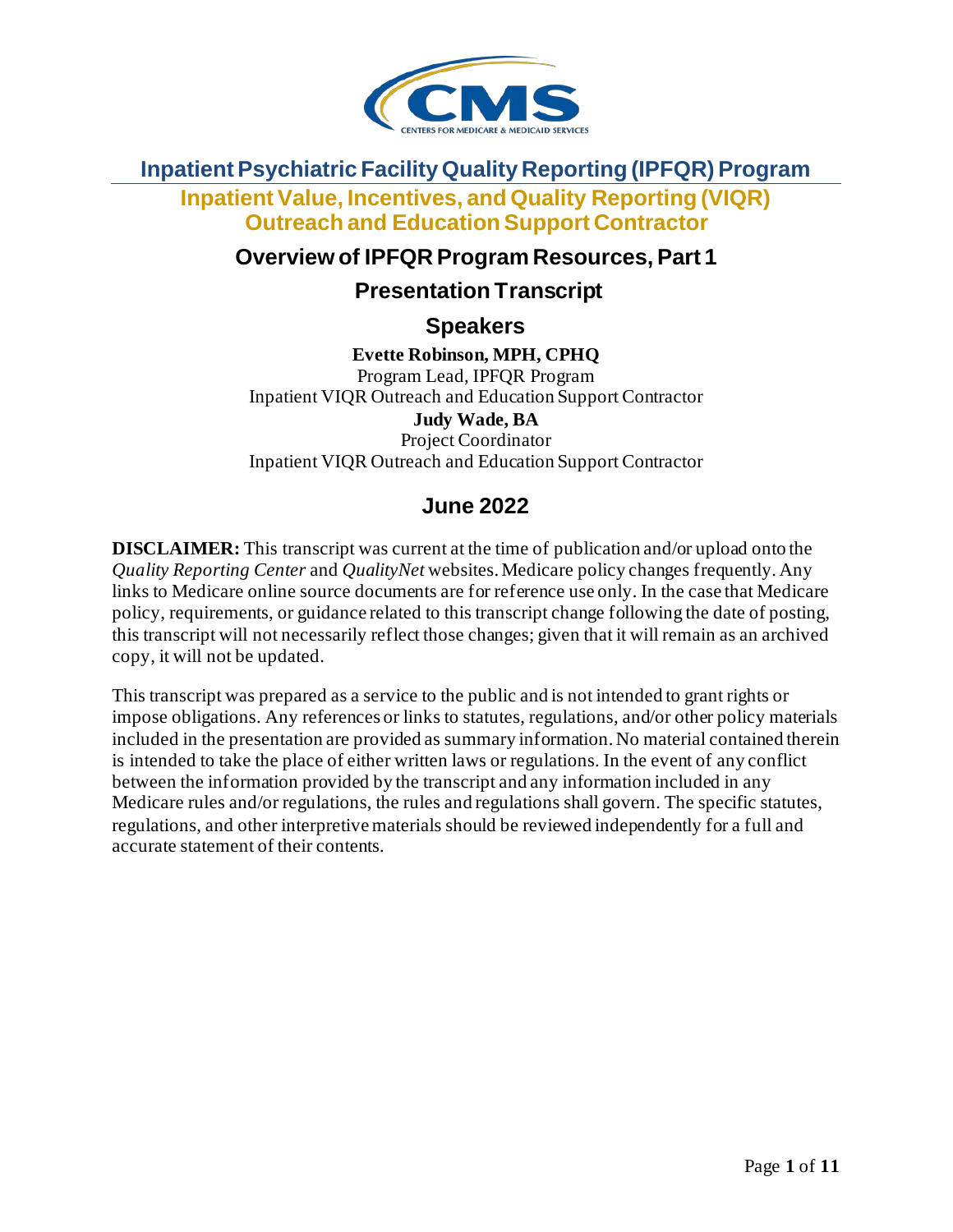**Judy Wade:** Welcome to today's presentation titled, *"Overview of the IPFQR Program Resources, Part 1*. My name is Judy Wade, and I am a Project Coordinator for the VIQR Support Contract. I am one of the speakers for today's event. I am joined today by Evette Robinson, and she is the IPFQR Program Lead for the VIQR Support Contractor.

> This presentation will help participants navigate the QualityNet website to locate the IPFQR Program Resources web page and describe the contents of each document on the page.

Participants will be able to navigate the QualityNet website to locate the IPFQR Program Resources web page and leverage the contents of the documents on the page to optimize success in the IPFQR Program.

Let's begin with a review of how you can access the IPFQR Program Resources web page on QualityNet.If you have any questions pertinent to the webinar topic, please send an email to WebinarQuestions@hsag.com.

Write "IPF Program Resources, Part 1" in the subject line.

If your question pertains to a specific slide, include the slide number in the body of the email.

There are several ways to access the IPFQR Program Resources web page. The easiest way is via the direct URL, which is displayed on this slide. We encourage you to bookmark this link for future reference, but, if you find yourself on a different computer or for some reason cannot save this URL as a bookmark in your web browser, there are a few more ways to access the web page. Starting from the QualityNet home page, you will click on the Inpatient Psychiatric Facilities button shown on this slide.

This brings you to the IPF Overview page, where there are four different ways to access the IPFQR Program Resources web page. This slide displays three of those options, which include the Resources link in the top menu, the IPFQR Program Guide link on the upper-right side of the screen, and the View all Program Resources link, also located on the upper right side of the screen.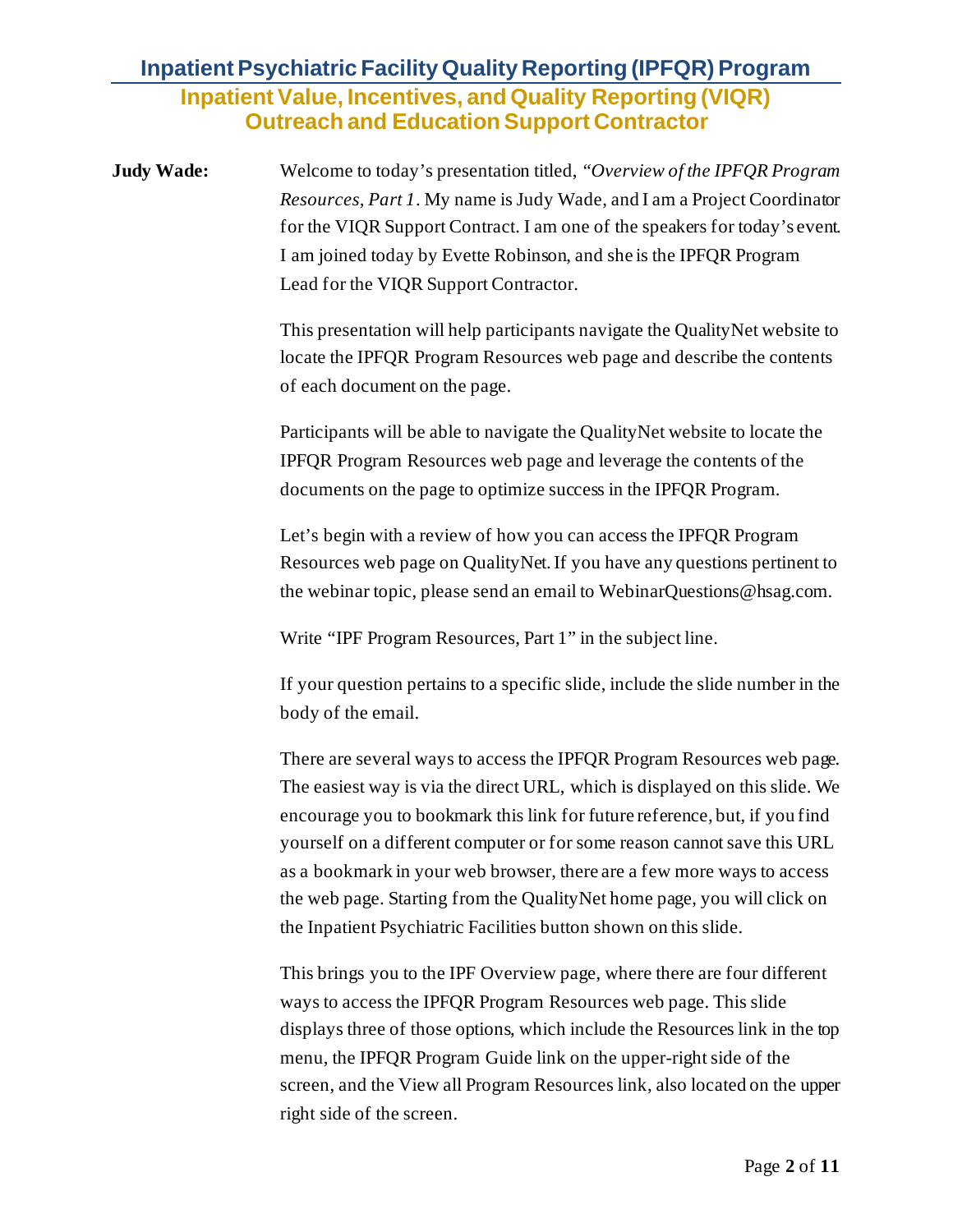If you scroll to the bottom of the IPF Overview web page, you will find the fourth option, which is to click on the blue Learn More button. Note that only Options 2 and 3 take you directly to the IPFQR Program Resources web page, while Options 1 and 4 require an additional step to reach the IPFQR Program Resources web page.

For instance, if you click on the Resources link at the top of the IPF Overview web page, labeled Number 1 on slide 11, then you will access a web page that summarizes the top three IPFQR Program Resources that are accessed on QualityNet, including the IPF Specifications Manual, the [QualityNet Q&A Tool,](https://cmsqualitysupport.servicenowservices.com/qnet_qa) and the IPFQR Program Resources web page. You would then click on the View link in the table under Program Resources.

If, instead, you chose to click the Learn More button at the bottom of the IPF Overview web page, then you will come to the IPFQR Overview web page, which displays different options in the top menu, including a Resources link that directs you to the IPFQR Program Resources web page.

Now that you know the various ways that you can access the IPFQR Program Resources web page, let's review the various documents available for download.

As you can see from the images on this slide, there are several resources available for download from the IPFQR Program Resources web page. These resources are updated as they are approved for publication by CMS, and they are meant to provide you with a significant portion of the information needed to successfully participate in the IPFQR Program.

At the top of the page is a table with a link to the latest version of the IPF Specifications Manual, which will be reviewed in greater detail in an upcoming webinar. The next table includes resources for the COVID-19 Vaccination Coverage Among Healthcare Personnel, COVID HCP, measure.

The first link in the COVID HCP Measure Resources table is the Frequently Asked Question document for the COVID HCP measure, which includes information pertinent to all CMS quality reporting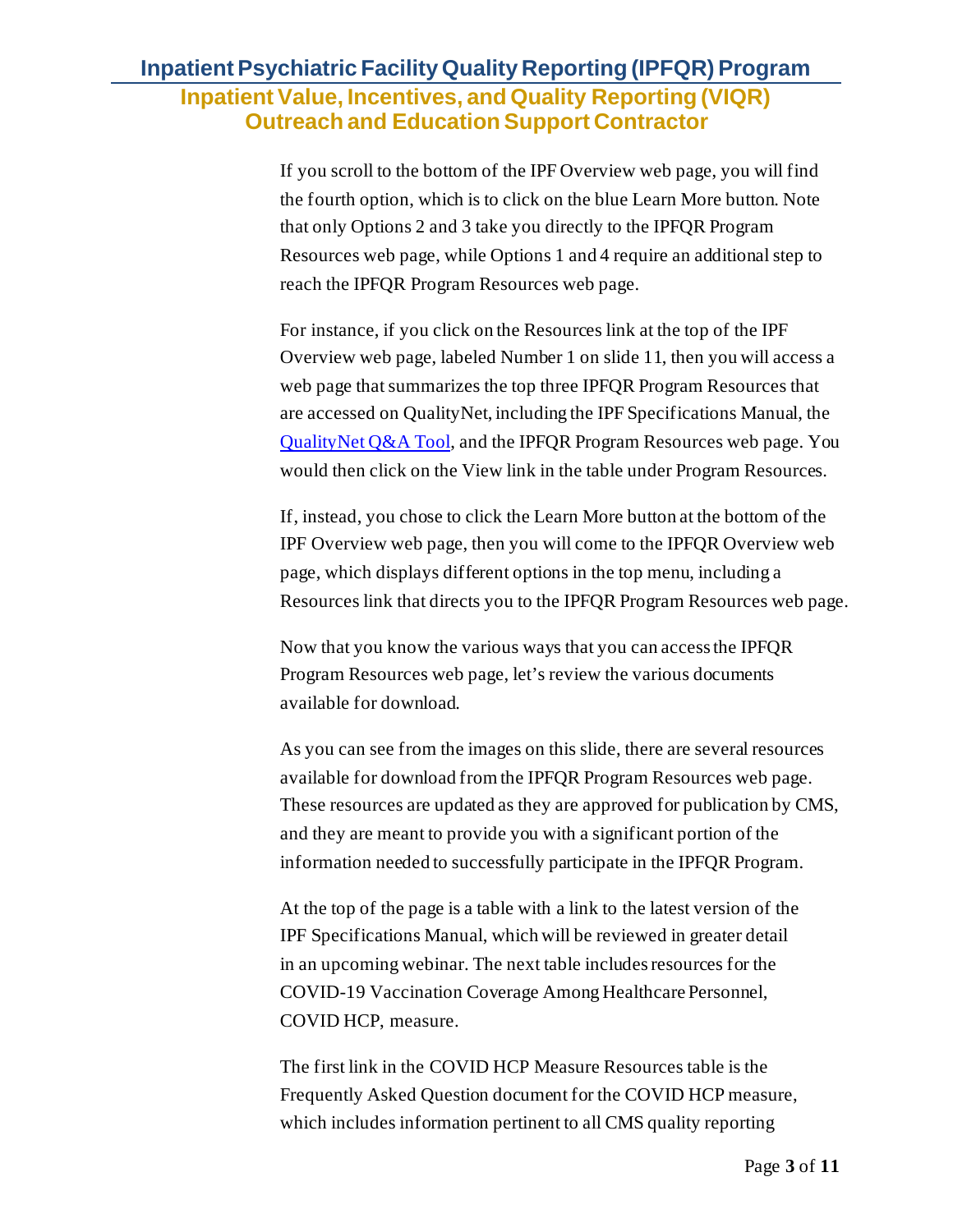programs for which reporting the COVID HCP measure is required. We recommend reviewing this document, and we would like to point out that questions 16–18 on page 9 can be helpful for those uncertain about the reporting requirements.

The next two links in this table are for the Fiscal Year 2023 NHSN COVID HCP Data Submission and Verification checklists. As the names imply, these tools include instructions pertaining to NHSN enrollment, data submission, and processes to verify that data were submitted and saved in the NHSN system. The checklists pertinent to fiscal year 2024 will be published soon, and an email notification will be distributed to the IPFQR Program Listserve as soon as they are available for download.

The next table on the IPFQR Program Resources web page includes several general resources, which will be reviewed individually in the next several slides.

The IPFQR Quick Support Reference Card contains instructions on how to contact the VIQR Support Contract team and obtain information about the IPFQR Program. These methods include the (1) QualityNet Question and Answer Tool, (2) phone support, (3) live chat, (4) educational webinars, (5) secure fax, and (6) the Quality Reporting Center website. We encourage you to review this quick reference card as a way to determine the best means by which you can search for answers to your questions, as well as ways to contact us if you do not find an answer to your question through existing, published resources.

The next resource available for download in the General Resources table is the IPFQR Program: Understanding Reporting Periods vs. Fiscal Years document. The intent of this document is to illustrate how data collected during a particular time frame and submitted to CMS relates to the fiscal year in which an IPF's payment determination is made.

The quick reference guide for the IPFQR Program NOP is a newer addition to the list of resources. It includes details regarding rules for the IPFQR Program NOP, instructions to add or update contacts, steps to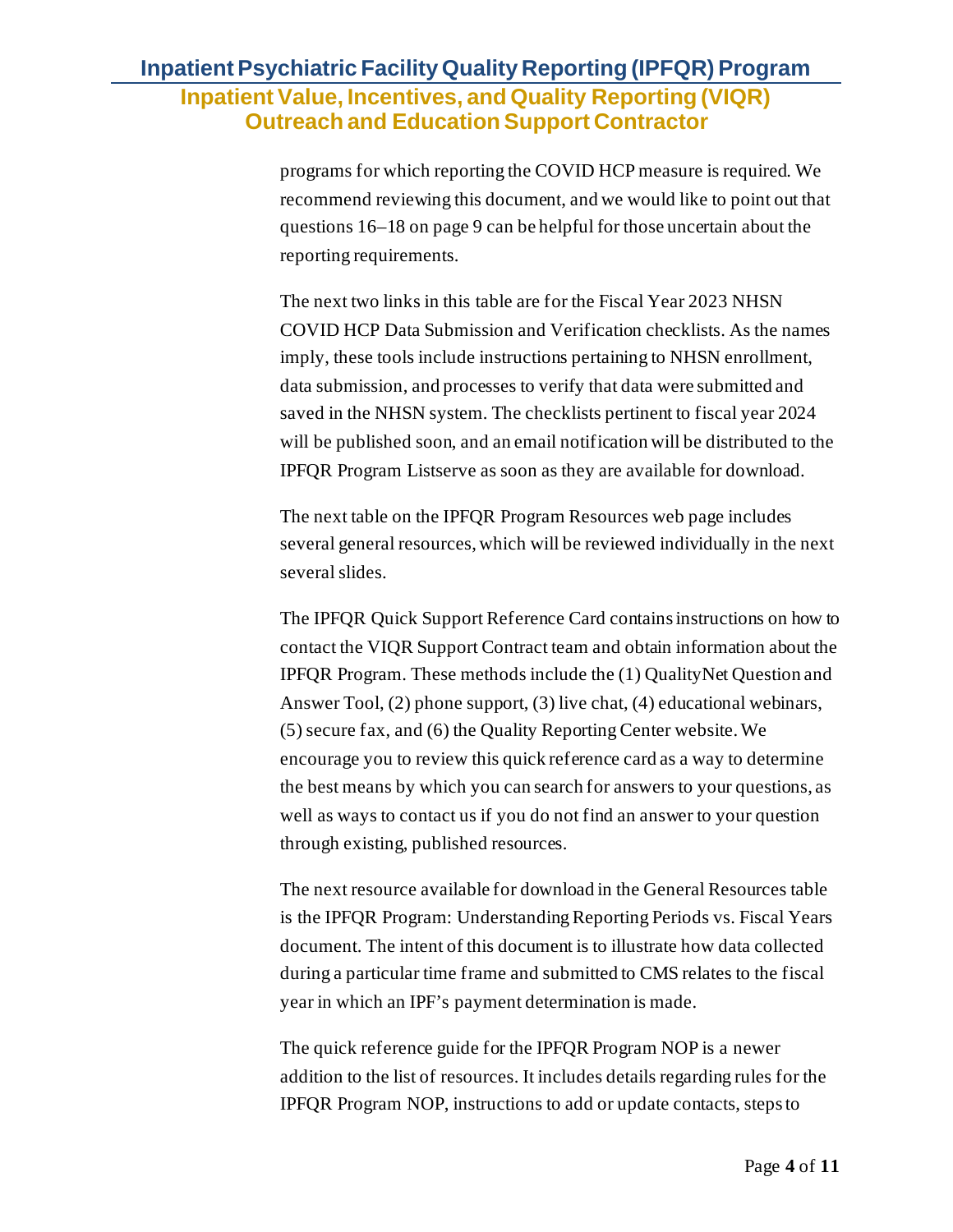submit a NOP, and guidance for IPFs that choose to withdraw from the IPFQR Program.

At the end of each webinar and periodically in email notifications that we send to the IPFQR Program Listserve, we refer to the Hospital Contact Change Form. This continues to be the best way for you to keep us up to date on any changes to leadership and/or staff at your facility for the IPFQR Program and other CMS Quality Reporting programs to ensure timely communications with you about APU requirements. Note that this form was updated earlier this year from one page to two pages. The table includes more options in the Contact Type drop-down list. The form also includes a link to register a HARP account, steps to submit the completed form, and an acronyms table.

The most significant update to this form is the link that allows you to view the current list of contacts that we have on file for your facility. Click on the link highlighted in yellow on this slide.

The first time you click on the link, a message may appear, asking whether you will allow the link to direct you to a web page on the Quality Reporting Center website. When you click Allow, the Provider Contact Lookup Form web page will appear in a new tab or window on the Quality Reporting Center website. Click on the hyperlink on this page and you will be prompted to download a Microsoft Excel Macro-Enabled Worksheet. When you open the Excel file it will be in a protected view. You must click the Enable Editing button, followed by the Enable Content button to be able to enter your facility's CCN. If you wish to access the [Provider] Contact Lookup Form without going through the Contact Change Form, you may do so by clicking on the link at the bottom.

The image on this slide displays what you will see in the Excel spreadsheet. To look up the contacts we have on file for your facility, simply type in the 6-digit CMS Certification Number associated with your facility. Note that because the *HQR Secure Portal* recognizes the numeric version of the CCN for IPF units that are part of a critical access or acute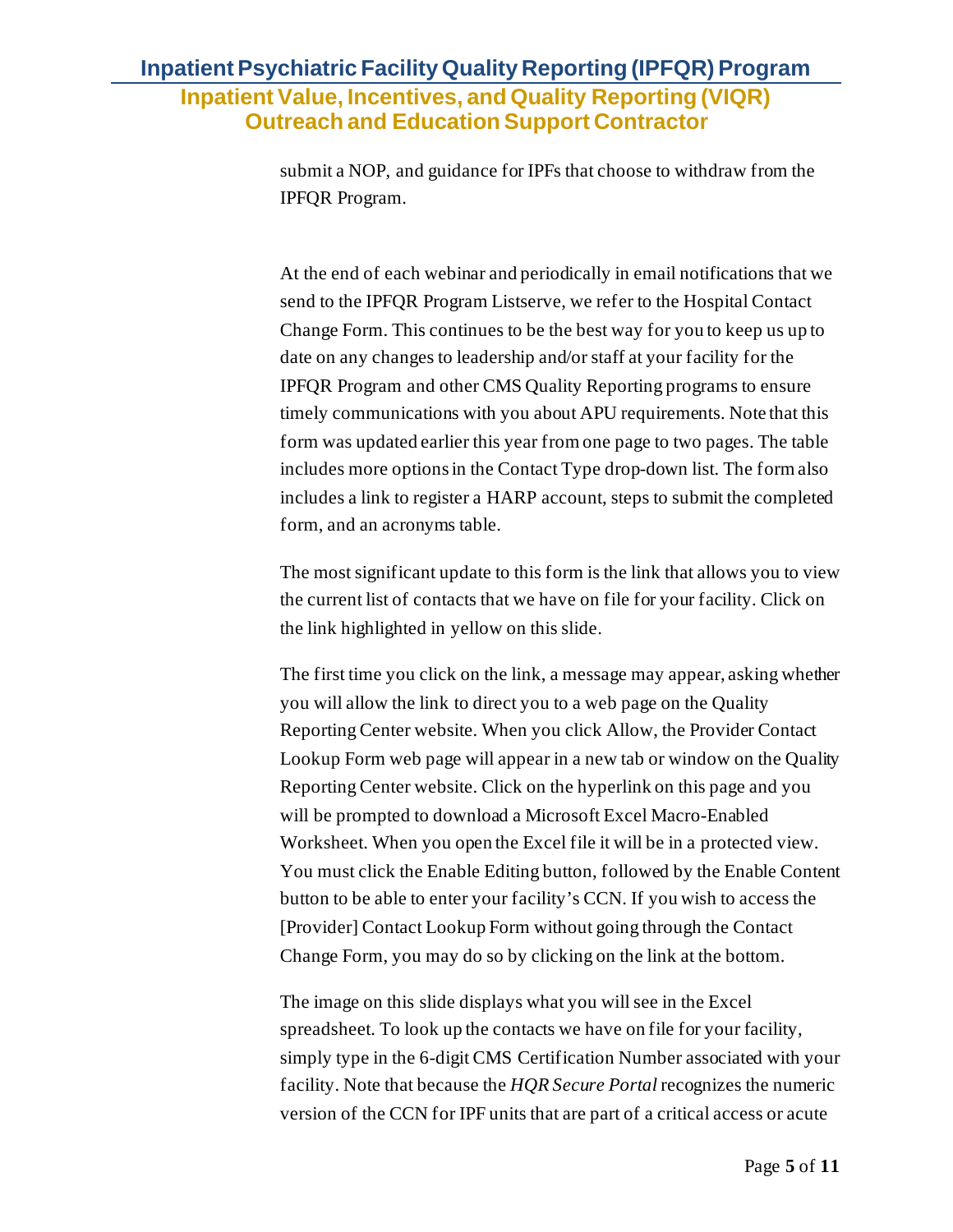care hospital, you will need to enter the 6-digit CCN of the main hospital. For example, if your IPF unit's CCN has an "S" in the third position, replace that letter "S" with the "0". If your IPF unit's CCN has an "M" in the third position, replace the letter "M" with the number "1".

For the long-term care hospitals that have an IPF unit, replace the "SA" in the third and fourth positions with "20". The CCN for free-standing IPFs are already numeric and no changes are needed.

Contact information for up to two IPFs can be searched at one time. The image on this slide displays an example of how that information appears in the table. If you are part of one IPF, then enter your numeric CCN in the Enter CCN 1 Here field, and click the Search button. For those of you who manage provider contact information for more than one IPF, the lookup tool includes the option to enter the CCNs of two different IPFs. If you need to search contact information for more than two IPFs, you can click the Clear Form button to reset the table to blank. You may print the information by clicking the Print button. If you find that the information displayed below the search bar needs to be corrected, you can click the Contact Correction Form to provide us with the most up to date information. Please note that this worksheet will be updated periodically as new information becomes available.

There are a couple of things near the bottom of the second page of the form that I'd like to point out. The first is the text in red regarding contact information submitted on this form compared to information in QualityNet. Specifically, if Jane Doe is registered in HARP as the Security Administrator/Official for your facility, but you update the Contact Change Form to state that Jane has been replaced by John Doe, then it is important to acknowledge that John Doe will still need to complete the HARP registration process to ensure that the *HQR Secure Portal* is updated appropriately to recognize him as the new SA/O. The second advisement is to submit the completed form to the [QRFormsSubmission@hsag.com](mailto:QRFormsSubmission@hsag.com) email account to ensure timely processing.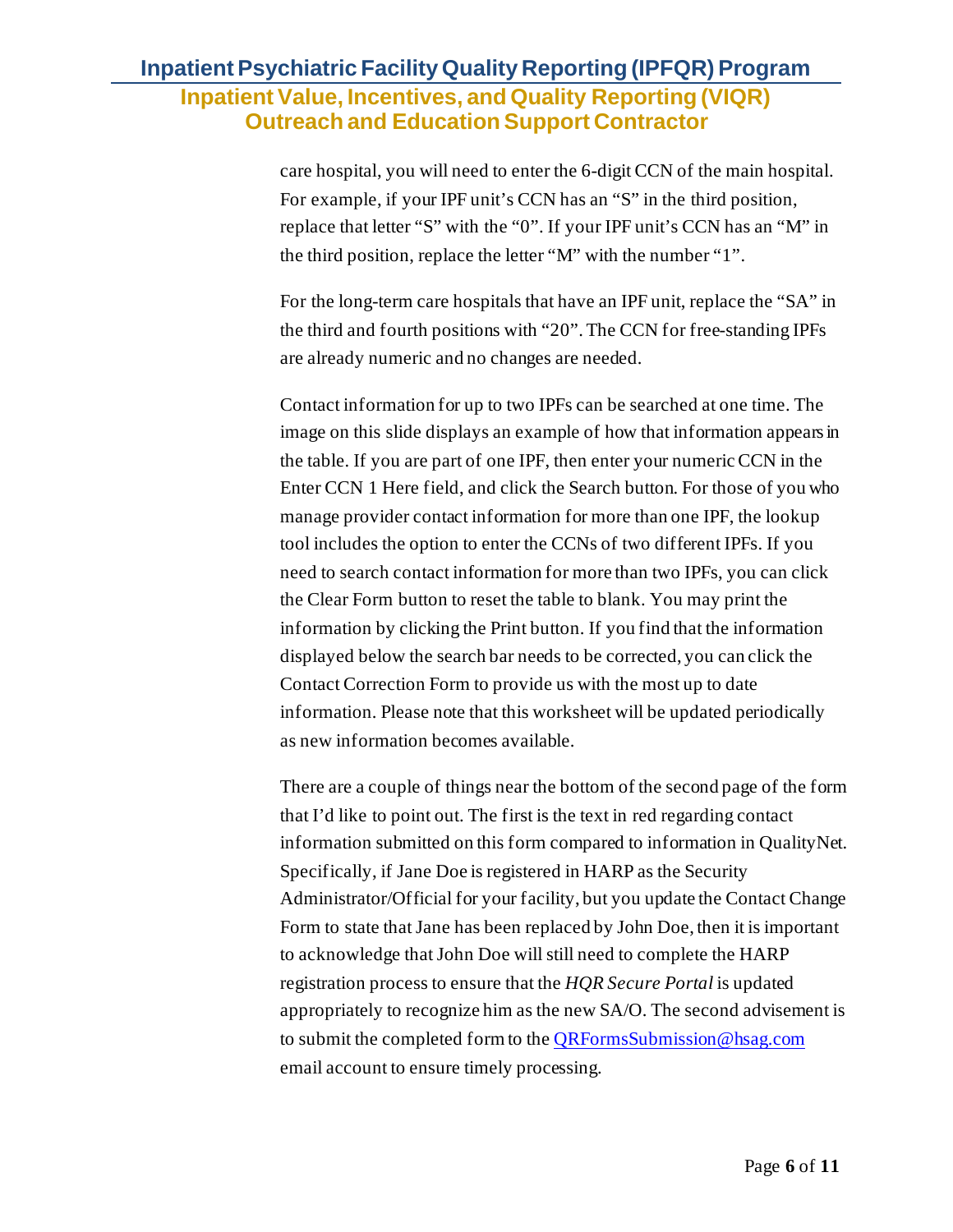The final row under the General Resources section of the QualityNet IPFQR Program Resources web page includes a link to the Quality Question and Answer Tool on QualityNet. Refer to the *IPFQR Program: Navigating the QualityNet Q&A Tool* webinar for details on how to leverage this tool, which you can access from either the QualityNet or Quality Reporting Center links on this slide.

I will turn the presentation over to our next speaker, Evette Robinson.

### **Evette Robinson**: Thank you, Judy! The next table on the IPFQR Program Resources web page includes resources pertinent to the fiscal year 2023 payment determination.

There are two versions of the IPFQR Program Guide posted on the QualityNet IPFQR Program Resources web page. Both guides include updated links to the CCSQ Service Center, formerly the QualityNet Service Center, and the Hospital Contact Change Form. The version pertaining to fiscal year 2023 payment determination addresses requirements relevant to the calendar year 2021 reporting period, which I'll review in the next several slides.

As you can see on the About This Program Guide page of the document, the guide is designed to help you understand the IPFQR Program participation requirements and includes information about measures, data submission, and public reporting.

The IPFQR Program Quick Start section begins on page 2. The intent is to provide general information about the IPFQR Program for those who are new. For example, approximately 1,600 IPFs participate in the IPFQR Program, which is a pay-for-reporting program. "Pay-for-reporting" means that IPFs that participate and successfully meet all requirements receive the full annual payment update, or APU, for a given fiscal year. This section also references the Understanding Reporting Periods vs. Fiscal Years document that Judy reviewed earlier in this presentation.

This section includes an overview of the types of measures that are collected, calculated, and publicly reported for the IPFQR Program.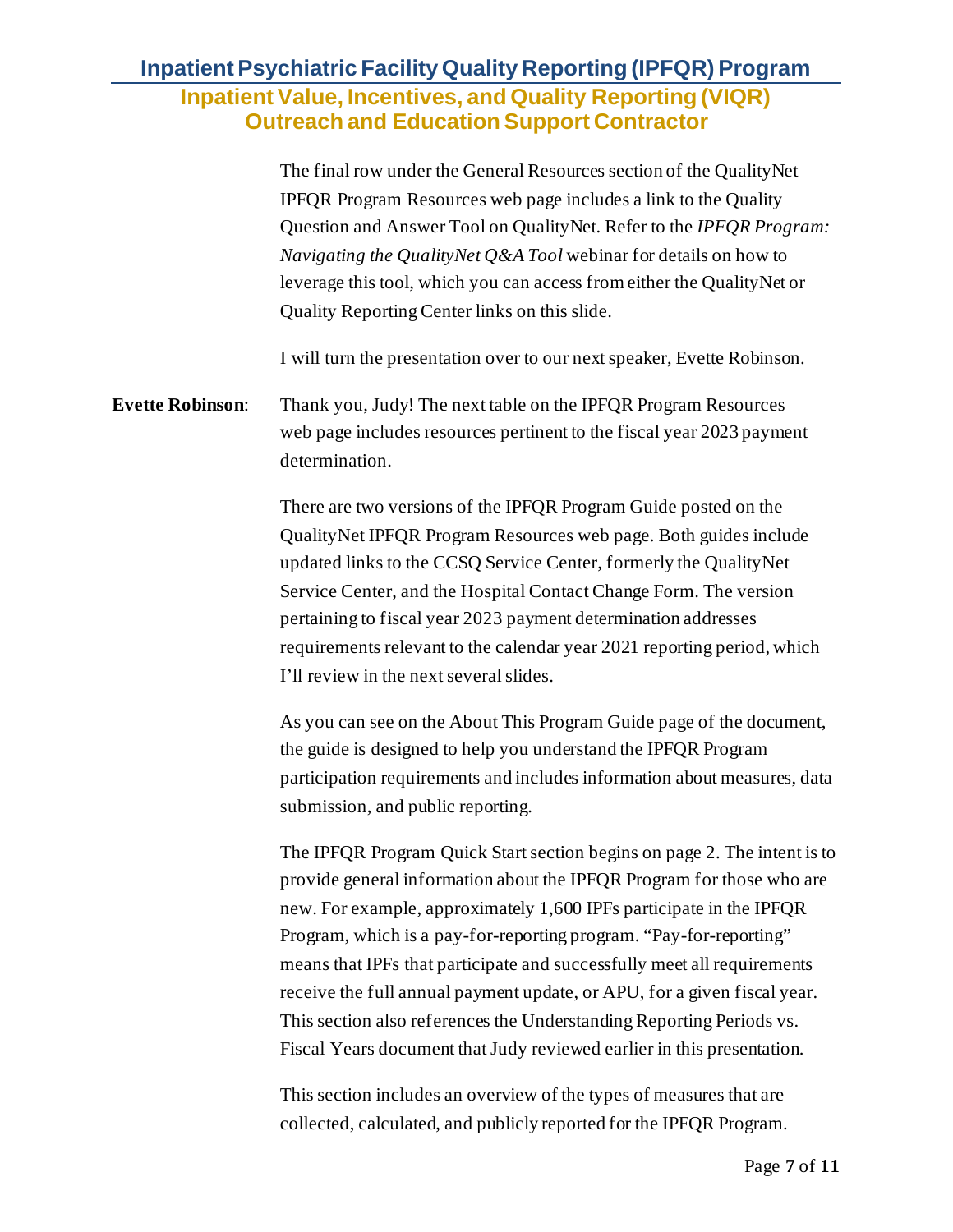The IPFQR Program Overview section describes the CMS public reporting website, Care Compare; the types of providers eligible to participate in the IPFQR Program; various means by which information about the IPFQR Program are communicated to participants and stakeholders; and data submission deadlines for the FY 2023 payment determination, including important data and Data Accuracy and Completeness Acknowledgement, or DACA, information.

The IPFQR Program calendar year 2021 Reporting section begins by providing a link to the *Federal Register* and Appendix B of the document, where you can access links to the proposed and final rules for the IPFQR Program. Before an IPF can meet program requirements, a representative of the IPF must register and maintain an active HARP Security Official, or SO, account in the *HQR Secure Portal*. Links to instructions for completing that process are on page 6. A description of the three requirements that must be met to receive the full APU each year begins on page 7 and are as follows: Complete the IPFQR Program Notice of Participation (NOP) with the status of "Participating"; collect and submit measure and non-measure data during the measure reporting periods; and complete the DACA by the annual August 15 submission deadline.

Information about the claims-based measures and public reporting are in the IPFQR Program Additional Information section.

When IPFQR Program Requirements Are Not Met section includes an overview of and links to information about the Extraordinary Circumstances Exceptions Policy and the Annual Payment Update Reconsideration Process.

The Contact Information and Resources section includes information about a plethora of resources, as depicted in the images on this slide. Note that the QualityNet Help Desk recently changed to the CCSQ Service Center, and their new email address is [QNETSupport@cms.hhs.gov](mailto:QNETSupport@cms.hhs.gov).

There are two appendices in the Fiscal Year 2023 IPFQR Program Guide. Appendix A defines the acronyms and terms used throughout the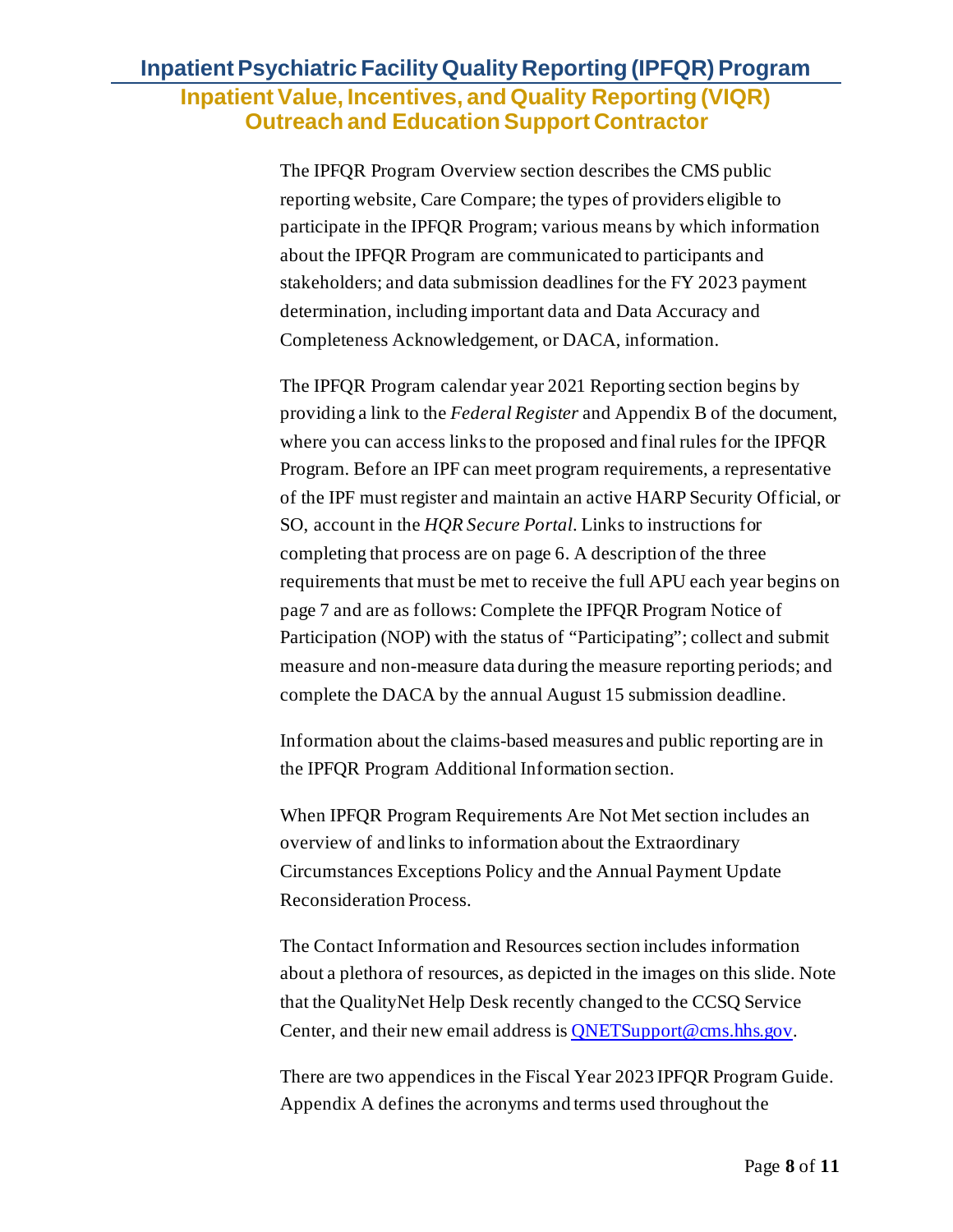document, while Appendix B lists information about and links to the proposed and final rules published for the IPFQR Program.

The IPFQR Program Measures for FY 2023 document describes the CMS-approved measure and non-measure data requirements necessary to meet APU for the IPFQR Program.

The data are grouped by type and each table includes the name, reporting period, submission period, and data source, as well as whether the information is publicly reported.

The IPFQR Quick Reference Guide: FY 2023 Data Accuracy and Completeness Acknowledgement is a one-page document that describes the purpose of the DACA, the roles required to access the DACA, and a list of steps to complete the DACA entry process.

The Fiscal Year 2024 Payment Determination is the next table on the IPFQR Program Resources web page. It includes the same resources listed in the fiscal year 2023 payment determination table, but the files include updates pertinent to fiscal year 2024, which will be described in the following slides.

The fiscal year 2024 version of the IPFQR Program Guide describes requirements for the calendar year 2022 reporting period that are pertinent to the fiscal year 2024 payment determination. Specifically, it excludes the measures that were removed from the IPFQR Program per the Fiscal Year 2022 IPF Prospective Payment System Final Rule, namely the Follow-Up After Hospitalization for Mental Illness and Timely Transmission of Transition Record measures.

The IPFQR Program Measures for FY 2024 document describes the CMS-approved measure and non-measure data requirements necessary to meet APU for the IPFQR Program. The first table on page one includes all four quarters of COVID-19 Vaccination Coverage Among Healthcare Personnel measure data that must be submitted for the fiscal year 2024 payment determination. The document excludes the Timely Transmission of Transition Record measure from the chart-abstracted clinical process of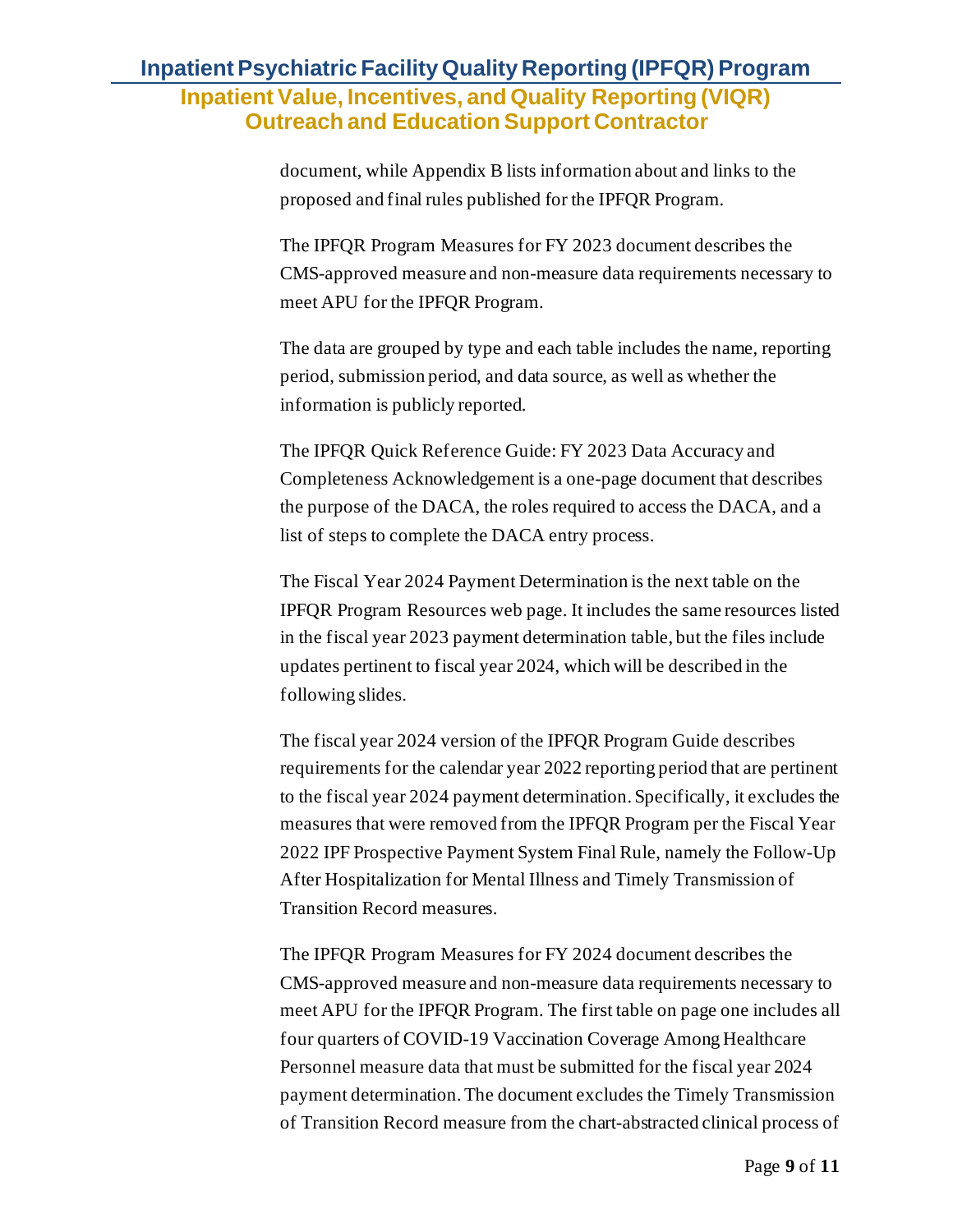care table, and the Follow-Up After Psychiatric Hospitalization measure replaced the Follow-Up After Hospitalization for Mental Illness measure in the claims-based coordination of care table.

The IPFQR Quick Reference Guide: FY 2024 Data Accuracy and Completeness Acknowledgment is identical to the fiscal year 2023 version, but it is applicable for the summer 2023 submission deadline.

Finalization of the data submission and verification checklists for the summer 2022 submission period is in progress. The availability of these resources will be communicated via email through the IPFQR Program Listserve. If you would like to review past versions of these checklists, you can access them from the QualityNet IPFQR Program Archived Resources web page in the checklists table.

This concludes Part 1 of the overview of IPFQR Program resources, but you may be wondering, what's next?

This slide lists some of the upcoming webinar topics, including Parts 2 and 3 of this webinar series, which will be available On Demand in the near future. CMS will send email notifications about these events to the IPFQR Program Listserve. In Part 2 of this webinar series, we will complete a similar review for the sections of the *Specifications Manual for National Inpatient Psychiatric Facility Quality Measures, v1.0a,* and we will address several commonly asked questions about the IPF Specifications Manual.

Now, we will review some helpful resources.

This table displays the acronyms that were referenced in this presentation.

CMS recommends that IPFs refer to the latest version of IPFQR Program resources that are available for download on the QualityNet and Quality Reporting Center websites. You can access these resources by clicking on the icons on this slide.